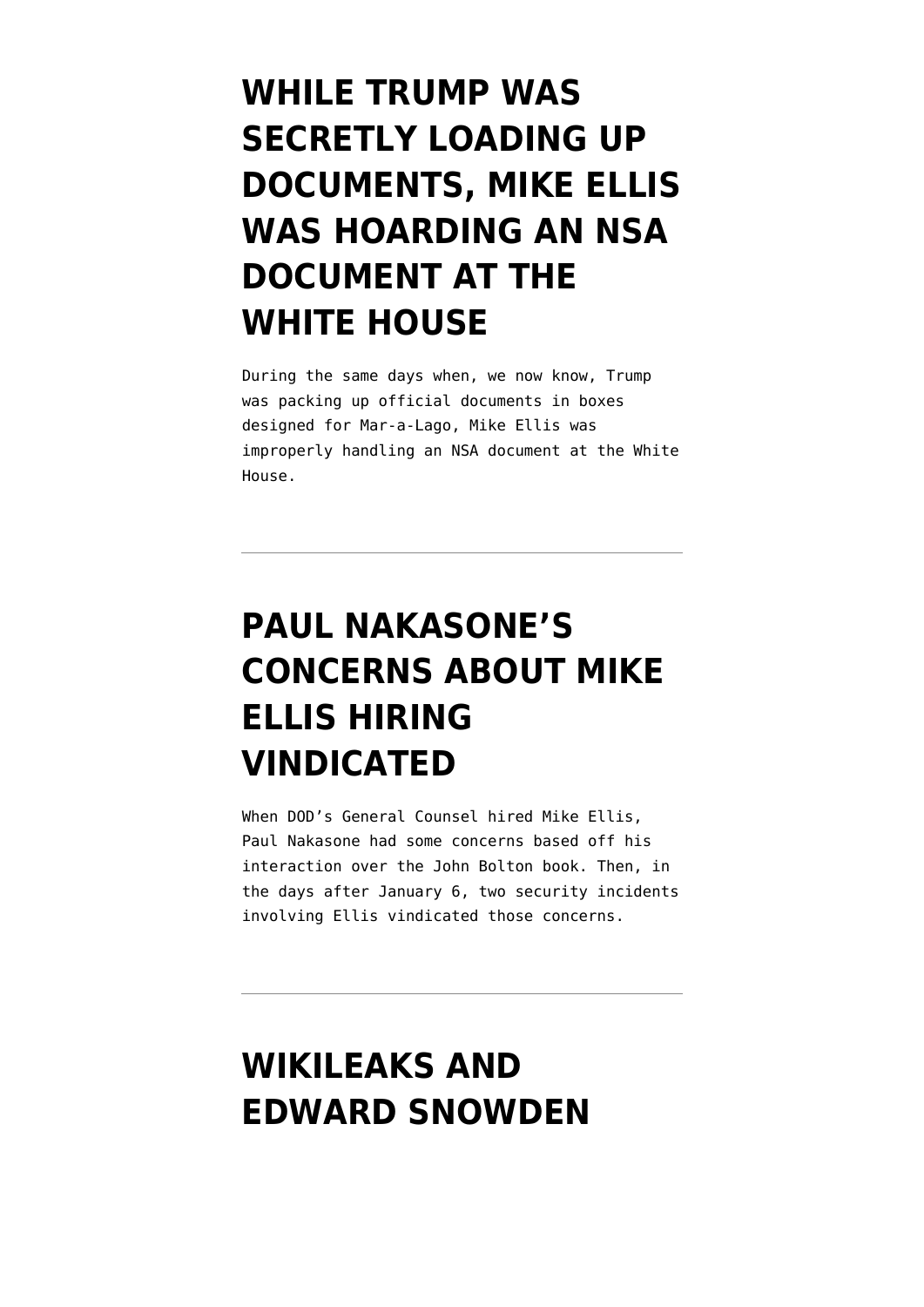#### **[CHAMPION](https://www.emptywheel.net/2021/06/27/wikileaks-and-edward-snowden-champion-sociopathic-liars-and-sloppy-thinking/) [SOCIOPATHIC LIARS AND](https://www.emptywheel.net/2021/06/27/wikileaks-and-edward-snowden-champion-sociopathic-liars-and-sloppy-thinking/) [SLOPPY THINKING](https://www.emptywheel.net/2021/06/27/wikileaks-and-edward-snowden-champion-sociopathic-liars-and-sloppy-thinking/)**

Ed Snowden says that an indictment that makes allegations that match claims he made in his own book is poisoned top-to-bottom with false testimony.

## **[HOW DON MCGAHN](https://www.emptywheel.net/2021/06/13/how-don-mcgahn-distracted-the-nytimes-from-the-hpsci-subpoenas/) [DISTRACTED THE](https://www.emptywheel.net/2021/06/13/how-don-mcgahn-distracted-the-nytimes-from-the-hpsci-subpoenas/) [NYTIMES FROM THE](https://www.emptywheel.net/2021/06/13/how-don-mcgahn-distracted-the-nytimes-from-the-hpsci-subpoenas/) [SUBPOENAS KNOWN TO](https://www.emptywheel.net/2021/06/13/how-don-mcgahn-distracted-the-nytimes-from-the-hpsci-subpoenas/) [BE PROBLEMATIC](https://www.emptywheel.net/2021/06/13/how-don-mcgahn-distracted-the-nytimes-from-the-hpsci-subpoenas/)**

The NYT has a key update on the HPSCI subpoenas, which is that the investigation was targeting a committee staffer, not Adam Schiff. But instead of focusing on that, Don McGahn got the NYT to instead spend 17 paragraphs speculating wildly about why he was subpoenaed in 2018.

# **["TARGET:" A](https://www.emptywheel.net/2021/06/13/target-a-vocabulary-lesson-for-adam-schiff/) [VOCABULARY LESSON](https://www.emptywheel.net/2021/06/13/target-a-vocabulary-lesson-for-adam-schiff/) [FOR ADAM SCHIFF](https://www.emptywheel.net/2021/06/13/target-a-vocabulary-lesson-for-adam-schiff/)**

None of the Attorneys General denying any knowledge of a subpoena "targeting" Adam Schiff are denying that a subpoena obtained records that happened to be from Adam Schiff.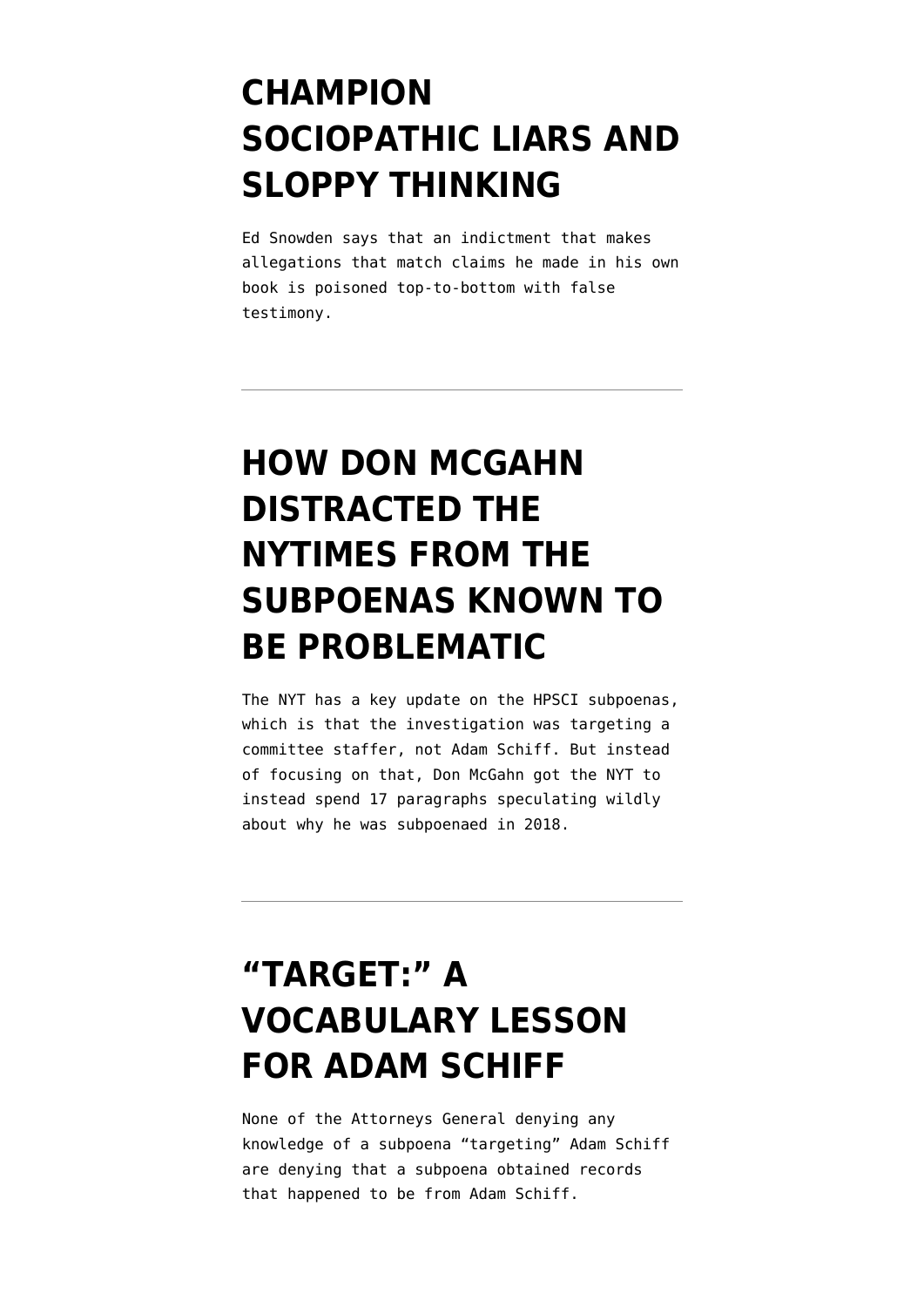# **[CARTER PAGE BELIEVED](https://www.emptywheel.net/2021/06/12/carter-page-believed-james-wolfe-was-ellen-nakashimas-source-on-his-fisa-application-less-than-a-month-after-the-story/) [JAMES WOLFE WAS](https://www.emptywheel.net/2021/06/12/carter-page-believed-james-wolfe-was-ellen-nakashimas-source-on-his-fisa-application-less-than-a-month-after-the-story/) [ELLEN NAKASHIMA'S](https://www.emptywheel.net/2021/06/12/carter-page-believed-james-wolfe-was-ellen-nakashimas-source-on-his-fisa-application-less-than-a-month-after-the-story/) [SOURCE DISCLOSING HIS](https://www.emptywheel.net/2021/06/12/carter-page-believed-james-wolfe-was-ellen-nakashimas-source-on-his-fisa-application-less-than-a-month-after-the-story/) [FISA APPLICATION LESS](https://www.emptywheel.net/2021/06/12/carter-page-believed-james-wolfe-was-ellen-nakashimas-source-on-his-fisa-application-less-than-a-month-after-the-story/) [THAN A MONTH AFTER](https://www.emptywheel.net/2021/06/12/carter-page-believed-james-wolfe-was-ellen-nakashimas-source-on-his-fisa-application-less-than-a-month-after-the-story/) [THE STORY](https://www.emptywheel.net/2021/06/12/carter-page-believed-james-wolfe-was-ellen-nakashimas-source-on-his-fisa-application-less-than-a-month-after-the-story/)**

According to the [Statement of Offense](https://www.documentcloud.org/documents/5002633-Statement-of-Offense.html) to which James Wolfe — the former Senate Intelligence Committee security official convicted of lying about his contacts with journalists — allocuted, Carter Page suspected Wolfe was the source for Ellen Nakashima's story revealing Page had been targeted with a FISA order. When the former Trump campaign staffer wrote Nakashima to complain about the story less than four weeks after [Washington Post published it](https://www.washingtonpost.com/world/national-security/fbi-obtained-fisa-warrant-to-monitor-former-trump-adviser-carter-page/2017/04/11/620192ea-1e0e-11e7-ad74-3a742a6e93a7_story.html), Page BCCed Wolfe. [Nakashima is Reporter #1 and Ali Watkins is Reporter #2.]

> On May 8, 2017, MALE-1 emailed REPORTER #1 complaining about REPORTER #1's reporting of him (MALE-1). According to the metadata recovered during the search of Wolfe's email, Wolfe was blind-copied on that email by MALE-1.

That unexplained detail is important — albeit mystifying — background to two recent stories on leak investigations.

First, as reported last month, Nakashima was one of three journalists [whose call records DOJ](https://www.washingtonpost.com/national-security/trump-justice-dept-seized-post-reporters-phone-records/2021/05/07/933cdfc6-af5b-11eb-b476-c3b287e52a01_story.html) [obtained](https://www.washingtonpost.com/national-security/trump-justice-dept-seized-post-reporters-phone-records/2021/05/07/933cdfc6-af5b-11eb-b476-c3b287e52a01_story.html) last year.

> The Trump Justice Department secretly obtained Washington Post journalists'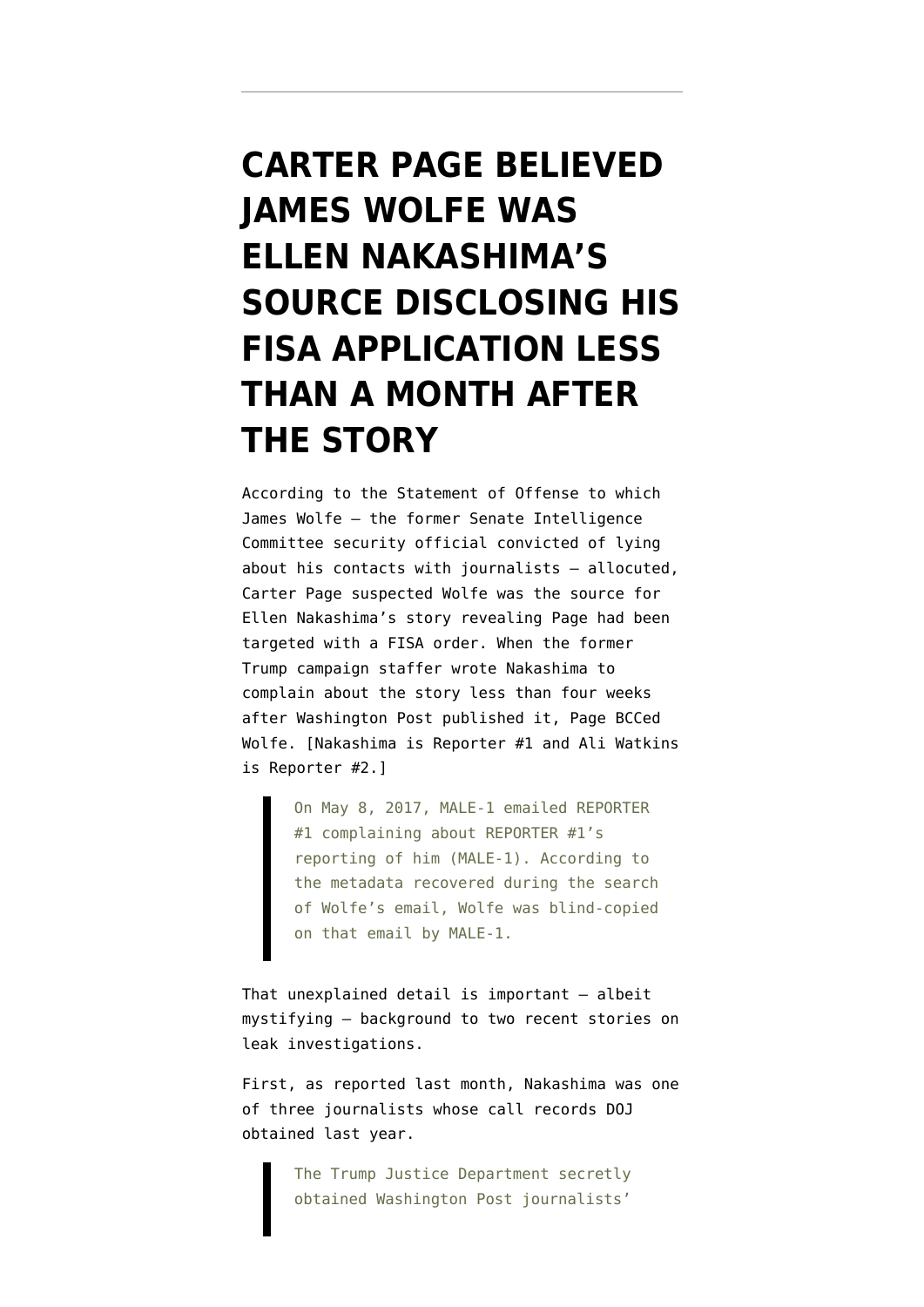phone records and tried to obtain their email records over reporting they did in the early months of the Trump administration on Russia's role in the 2016 election, according to government letters and officials.

In three separate letters dated May 3 and addressed to Post reporters Ellen Nakashima and Greg Miller, and former Post reporter Adam Entous, the Justice Department wrote they were "hereby notified that pursuant to legal process the United States Department of Justice received toll records associated with the following telephone numbers for the period from April 15, 2017 to July 31, 2017." The letters listed work, home or cellphone numbers covering that threeand-a-half-month period.

The scope of the records obtained on the WaPo journalists last year started four days after the Page story, so while some May 11, 2017 emails between Nakashima and Wolfe would have been included in what got seized last year, any contacts prior to the FISA story would not have. And the public details on the prosecution of Wolfe show no sign that Nakashima's records were obtained in that investigation (those of Ali Watkins, whom Wolfe was in a relationship, however, were). Indeed, the sentencing memo went out of its way to [note](https://storage.courtlistener.com/recap/gov.uscourts.dcd.197472/gov.uscourts.dcd.197472.44.0.pdf) that DOJ had not obtained deleted Signal texts from any journalists. "The government did not recover or otherwise obtain from any reporters' communications devices or related records the content of any of these communications."

That said, Nakashima's reporting was targeted in two different leak investigations, covering sequential periods, three years apart.

It's not clear how quickly the Page investigation focused on Wolfe. But it may have outside help. A CBP Agent [unconnected](https://www.washingtonpost.com/world/national-security/customs-and-border-protection-examining-agents-questioning-of-national-security-reporter/2018/06/12/05dac696-6e74-11e8-afd5-778aca903bbe_story.html) to the FBI investigation grilled Watkins on her ties with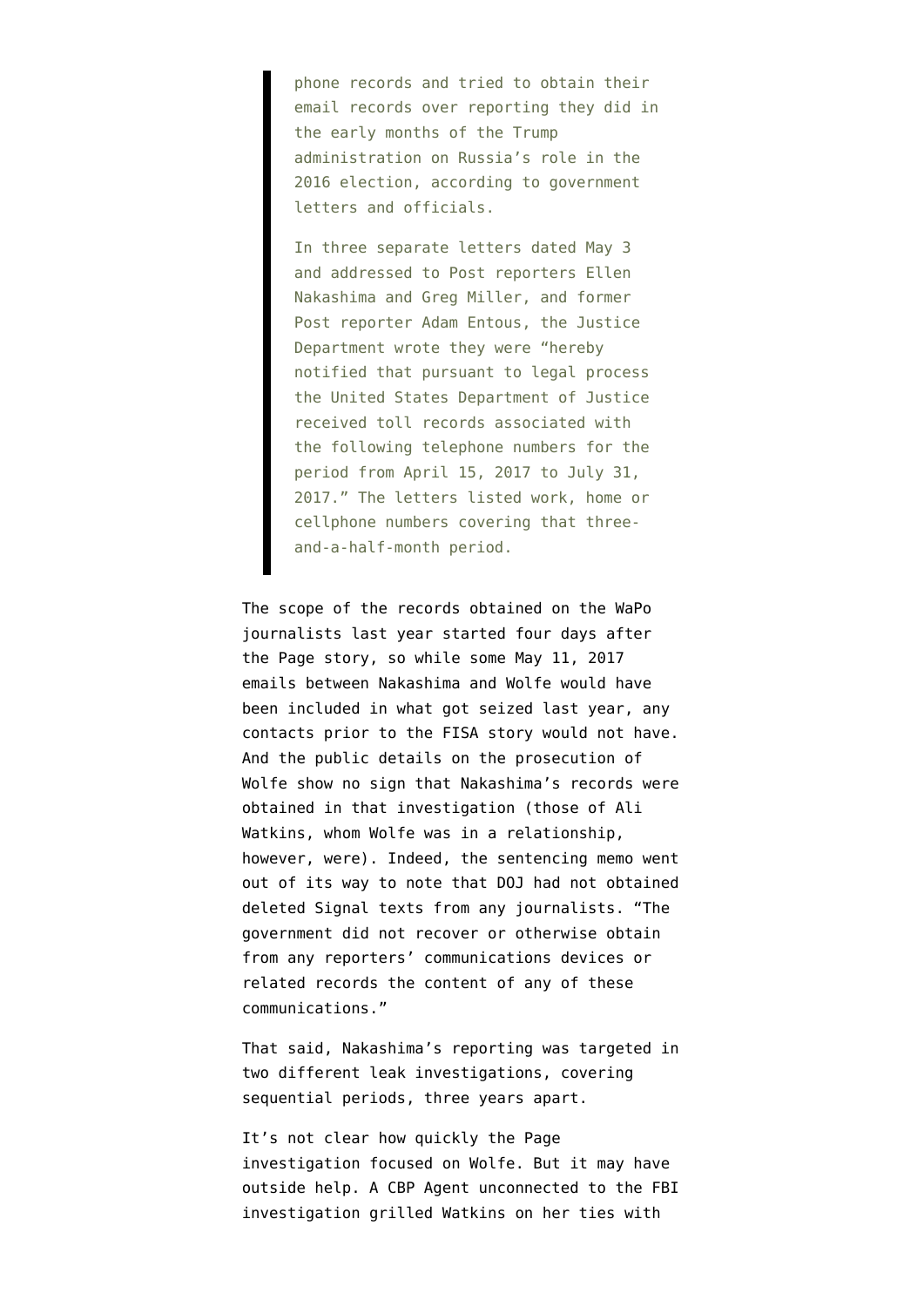Wolfe in June 2017.

The [Sentencing Memorandum](https://storage.courtlistener.com/recap/gov.uscourts.dcd.197472/gov.uscourts.dcd.197472.44.0.pdf) on Wolfe suggests the FBI came to focus on him - and excused their focus — after having learned of his affair with Watkins. They informed Richard Burr and Mark Warner, and obtained the first of several warrants to access his phone.

> At the time the classified national security information about the FISA surveillance was published in the national media, defendant James A. Wolfe was the Director of Security for the SSCI. He was charged with safeguarding information furnished to the SSCI from throughout the United States Intelligence Community ("USIC") to facilitate the SSCI's critical oversight function. During the course of the investigation, the FBI learned that Wolfe had been involved in the logistical process for transporting the FISA materials from the Department of Justice for review at the SSCI. The FBI also discovered that Wolfe had been involved in a relationship with a reporter (referred to as REPORTER #2 in the Indictment and herein) that began as early as 2013, when REPORTER #2, then a college intern, published a series of articles containing highly sensitive U.S. government information. Between 2014 and 2017, Wolfe and REPORTER #2 exchanged tens of thousands of telephone calls and electronic messages. Also during this period, REPORTER #2 published dozens of news articles on national security matters that contained sensitive information related to the SSCI.

Upon realizing that Wolfe was engaged in conduct that appeared to the FBI to compromise his ability to fulfill his duties with respect to the handling of Executive Branch classified national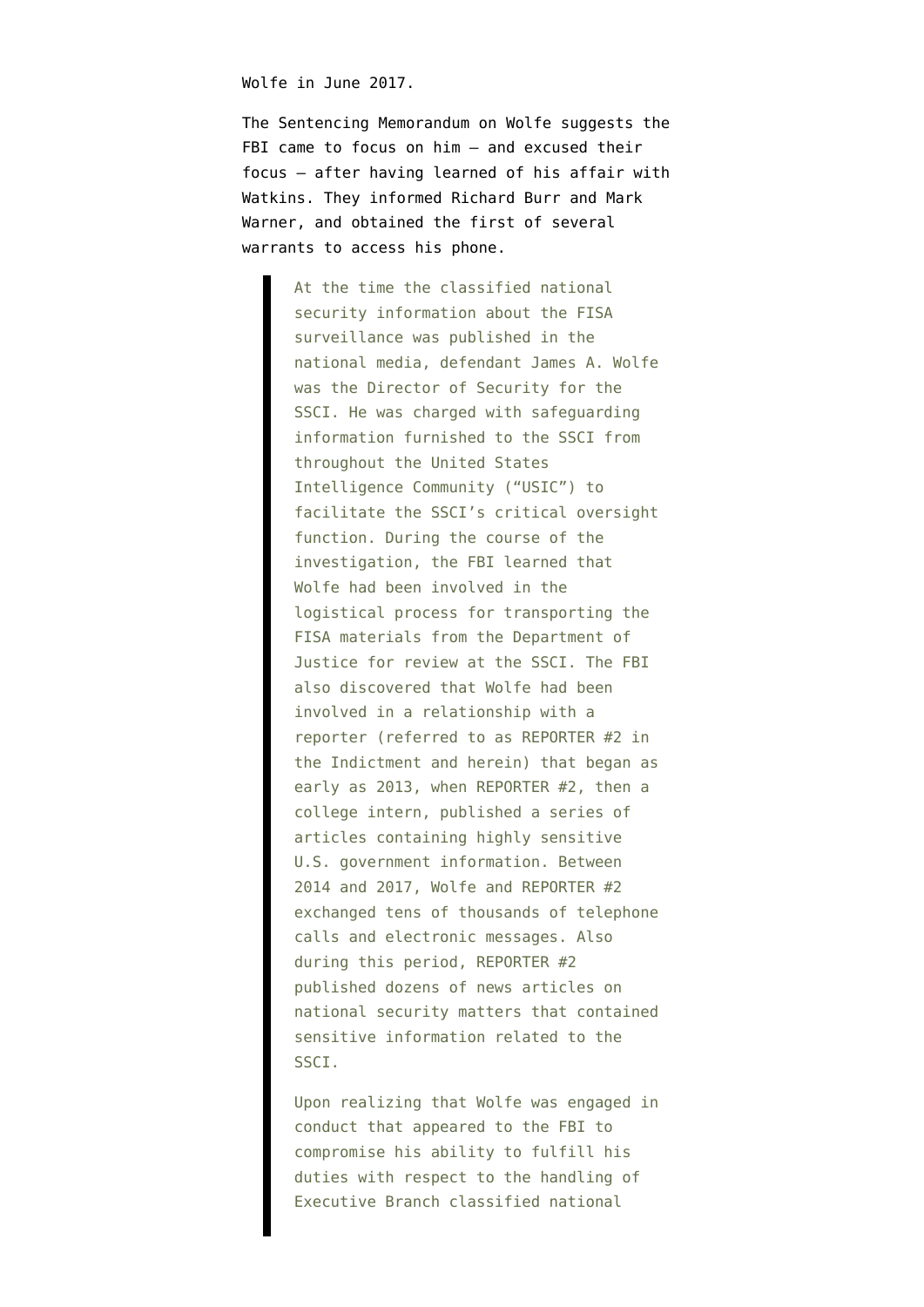security information as SSCI's Director of Security, the FBI faced a dilemma. The FBI needed to conduct further investigation to determine whether Wolfe had disseminated classified information that had been entrusted to him over the past three decades in his role as SSCI Director of Security. To do that, the FBI would need more time to continue their investigation covertly. Typically, upon learning that an Executive Branch employee and Top Secret clearance holder had potentially been compromised in place – such as by engaging in a clandestine affair with a national security reporter – the FBI would routinely provide a "duty-to-warn" notification to the relevant USIC equity holder in order to allow the intelligence agencies to take mitigation measures to protect their national security equities. Here, given the sensitive separation of powers issue and the fact that the FISA was an FBI classified equity, the FBI determined that it would first conduct substantial additional investigation and monitoring of Wolfe's activities. The FBI's executive leadership also took the extraordinary mitigating step of limiting its initial notification of investigative findings to the ranking U.S. Senators who occupy the Chair and Vice Chair of the SSCI.2

The FBI obtained court authority to conduct a delayed-notice search warrant pursuant to 18 U.S.C. § 3103a(b), which allowed the FBI to image Wolfe's smartphone in October 2017. This was conducted while Wolfe was in a meeting with the FBI in his role as SSCI Director of Security, ostensibly to discuss the FBI's leak investigation of the classified FISA material that had been shared with the SSCI. That search uncovered additional evidence of Wolfe's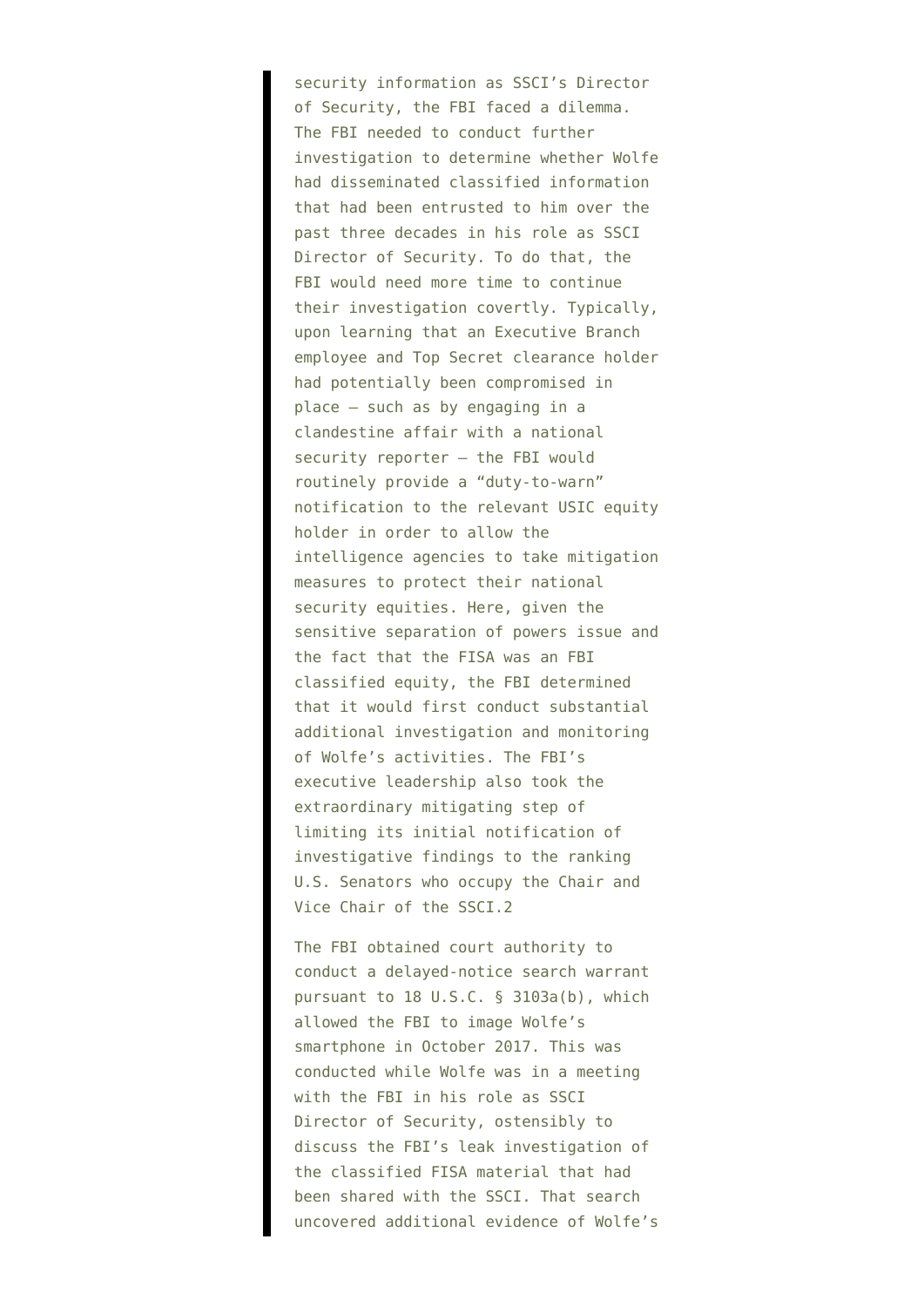communications with REPORTER #2, but it did not yet reveal his encrypted communications with other reporters.

This process — as described by Jocelyn Ballantine and Tejpal Chawla, prosecutors involved in some of the other controversial subpoenas disclosed in the last month — is a useful lesson of how the government proceeded in a case that likely overlapped with the investigation into HPSCI that ended up seizing Swalwell and Schiff's records. Given that Swalwell was targeted by a Chinese spy, it also suggests one excuse they may have used to obtain the records: by claiming it was a potential compromise.

Still, by the time FBI first informed Wolfe of the investigation, in October 2017, they had obtained his cell phone *content* showing that he was chatting up other journalists, in addition to Watkins — and indeed, he continued to share information on Page. By the time the FBI got Wolfe to perjure himself on a questionnaire about contacts with journalists in December 2017, they had presumably already searched Watkins' emails going back years. Wolfe was removed from his position and stripped of clearance, making his indictment six months later only a matter of time.

All that said, the government never proved that Wolfe was the source for Nakashima. And Ballantine's subpoena for HPSCI contacts, weeks later after FBI searched Wolfe's phone, may have reflected a renewed attempt to pin the leak on someone, anyone (though it's not clear whether investigators looked further than Congress, or even to Paul Ryan, who has been suspected of tipping Page off.

If the James Wolfe investigation reflects how they might have approached the HPSCI side, there's one other alarming detail of this: The FBI alerted someone in Congress of the search, the Chair and Ranking Member of the Committee. But in HPSCI's case, Schiff *was* the Ranking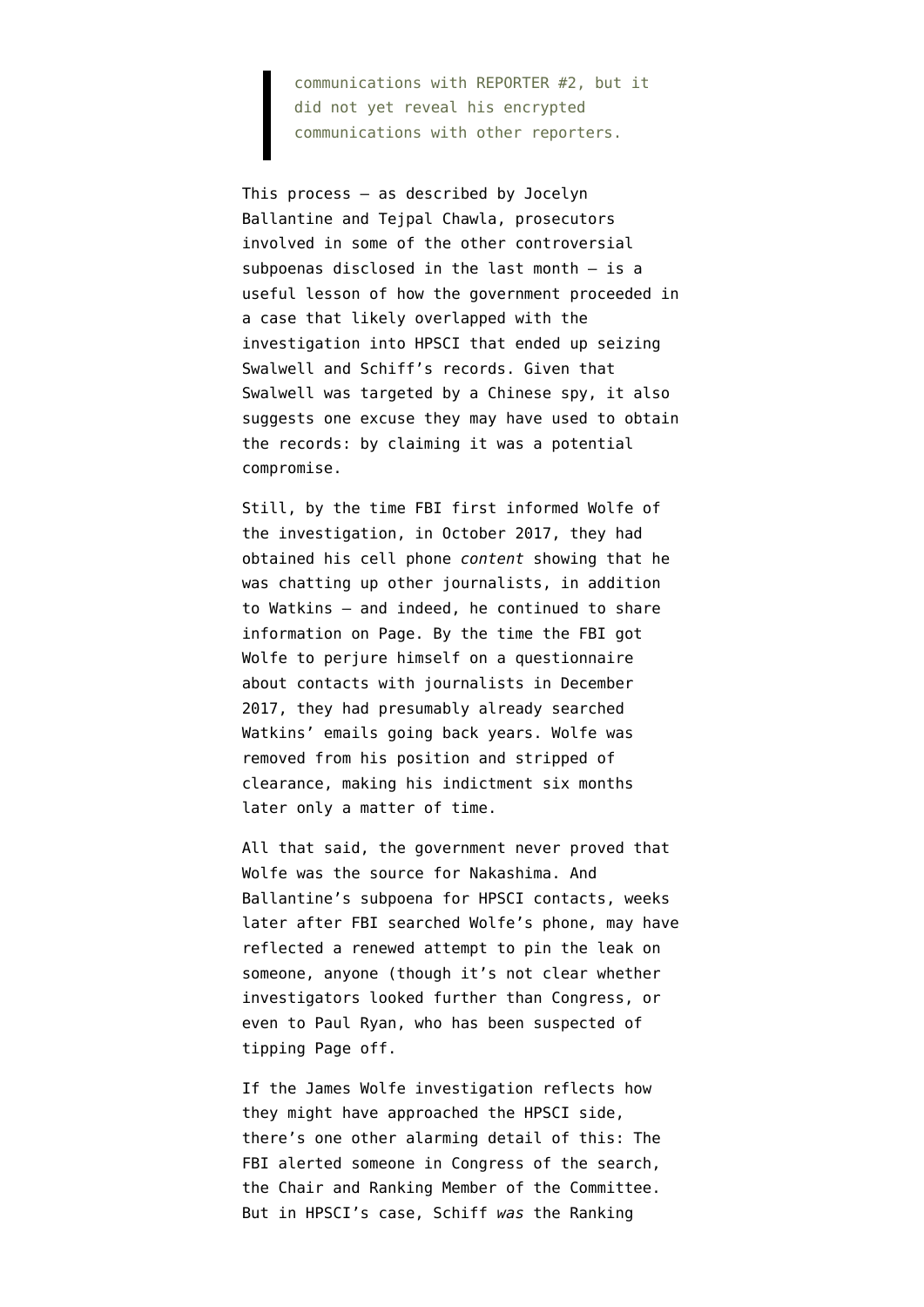Member. Meaning it's possible that, by targeting on Schiff, FBI gave itself a way to consult only with the Republican Chair of the Committee.

James Wolfe (and the investigation of Natalie Sours Edwards, who was sentenced to six months in prison last week) are an important lesson in leak investigations that serves as important background for Joe Biden's promise that reporters won't be targeted anymore. The way you conduct a leak investigation in this day and age is to seize the source's phone, in part because that's the only way to obtain Signal texts.

#### **Timeline**

March 2017: Exec Branch provides SSCI "the Classified Document," which includes both Secret and Top Secret information, with details pertaining to Page classified as Secret.

March 2, 2017: James Comey briefs HPSCI on counterintelligence investigations, with a briefing to SSCI at almost the same time.

March 17, 2017: 82 text messages between Wolfe and Watkins.

April 3, 2017: Watkins [confirms](https://www.buzzfeed.com/alimwatkins/a-former-trump-adviser-met-with-a-russian-spy) that Carter Page is Male-1.

April 11, 2017: WaPo [reports](https://www.washingtonpost.com/world/national-security/fbi-obtained-fisa-warrant-to-monitor-former-trump-adviser-carter-page/2017/04/11/620192ea-1e0e-11e7-ad74-3a742a6e93a7_story.html) FBI obtained FISA order on Carter Page.

June 2017: End date of five communications with Reporter #1 via Wolfe's SSCI email.

June 2017: Using pretext of serving as a source, CBP agent Jeffrey Rambo [grills](https://www.washingtonpost.com/world/national-security/customs-and-border-protection-examining-agents-questioning-of-national-security-reporter/2018/06/12/05dac696-6e74-11e8-afd5-778aca903bbe_story.html) Watkins about her travel with Wolfe.

October 2017: Wolfe *offers up* to be anonymous source for Reporter #4 on Signal.

October 16, 2017: Wolfe Signals Reporter #3 about Page's subpoena.

October 17, 2017: NBC [reports](https://www.nbcnews.com/politics/congress/senate-subpoenas-former-trump-adviser-carter-page-n811551) Carter Page subpoena.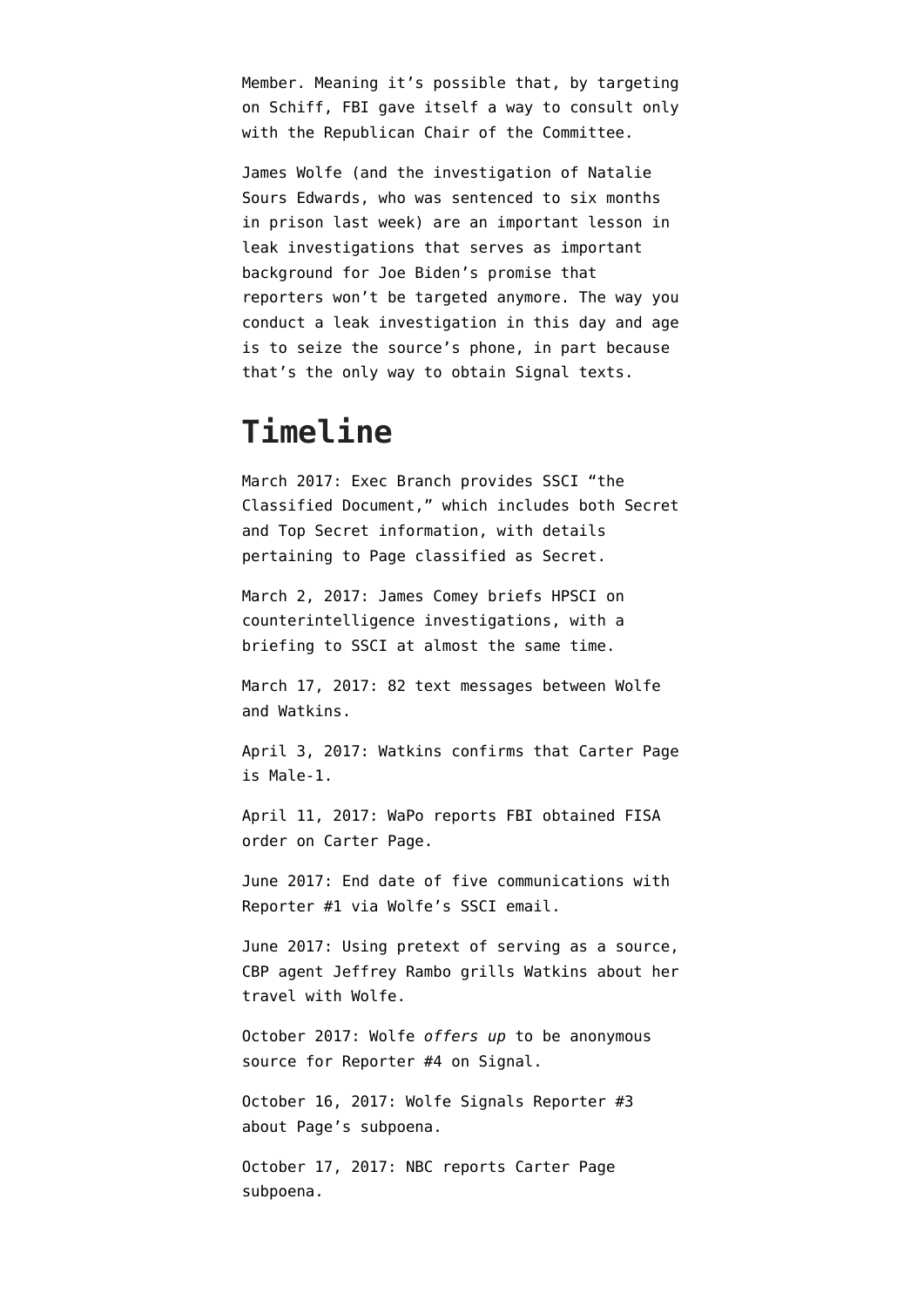October 24, 2017: Wolfe informs Reporter #3 of timing of Page's testimony.

October 30, 2017: FBI informs James Wolfe of investigation.

November 15, 2017: 90 days before DOJ informs Ali Watkins they've seized her call records.

December 14, 2017: FBI approaches Watkins about Wolfe.

Prior to December 15, 2017 interview: Wolfe writes text message to Watkins about his support for her career.

December 15, 2017: FBI interviews Wolfe.

January 11, 2018: Second interview with Wolfe, after which FBI executes a Rule 41 warrant on his phone, discovering deleted Signal texts with other journalists.

February 6, 2018: Subpoena targeting Adam Schiff and others.

February 13, 2018: DOJ informs Watkins they've seized her call records.

June 6, 2018: Senate [votes](https://fas.org/irp/congress/2018_cr/sres536.html) to make official records available to DOJ.

> That the Chairman and Vice Chairman of the Senate Select Committee on Intelligence, acting jointly, are authorized to provide to the United States Department of Justice copies of Committee records sought in connection with a pending investigation arising out of allegations of the unauthorized disclosure of information, except concerning matters for which a privilege should be asserted.

June 7, 2018: Grand jury [indicts](https://assets.documentcloud.org/documents/4499514/Wolfe-Indictment.pdf) Wolfe.

June 7, 2018: Richard Burr and Mark Warner [release a statement:](https://www.warner.senate.gov/public/index.cfm/pressreleases?ID=7B311AD2-B70B-4B8A-A56E-414C0DBA6534)

We are troubled to hear of the charges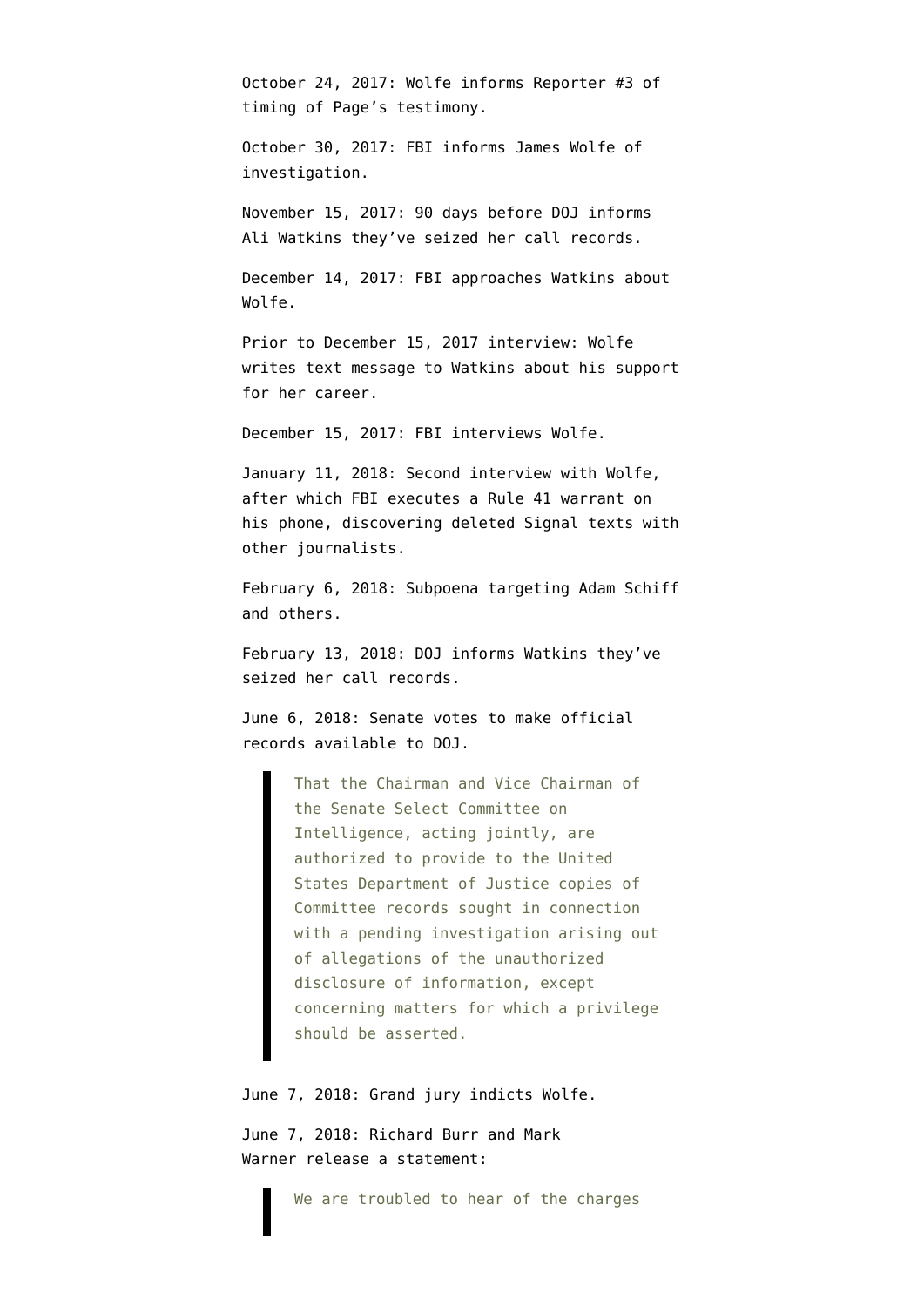filed against a former member of the Committee staff. While the charges do not appear to include anything related to the mishandling of classified information, the Committee takes this matter extremely seriously. We were made aware of the investigation late last year, and have fully cooperated with the Federal Bureau of Investigation and the Department of Justice since then. Working through Senate Legal Counsel, and as noted in a Senate Resolution, the Committee has made certain official records available to the Justice Department.

June 13, 2018: Wolfe arraigned in DC. His lawyers move to prohibit claims he leaked classified information.

# **[SOME PERSPECTIVE ON](https://www.emptywheel.net/2021/06/12/some-perspective-on-the-politicized-leak-investigation-targeting-adam-schiff/) [THE POLITICIZED LEAK](https://www.emptywheel.net/2021/06/12/some-perspective-on-the-politicized-leak-investigation-targeting-adam-schiff/) [INVESTIGATION](https://www.emptywheel.net/2021/06/12/some-perspective-on-the-politicized-leak-investigation-targeting-adam-schiff/) [TARGETING ADAM](https://www.emptywheel.net/2021/06/12/some-perspective-on-the-politicized-leak-investigation-targeting-adam-schiff/) [SCHIFF](https://www.emptywheel.net/2021/06/12/some-perspective-on-the-politicized-leak-investigation-targeting-adam-schiff/)**

Now that Adam Schiff has learned that "it's just metadata" doesn't rule about abuse of surveillance powers, maybe we can have a broader discussion about how the government uses metadata?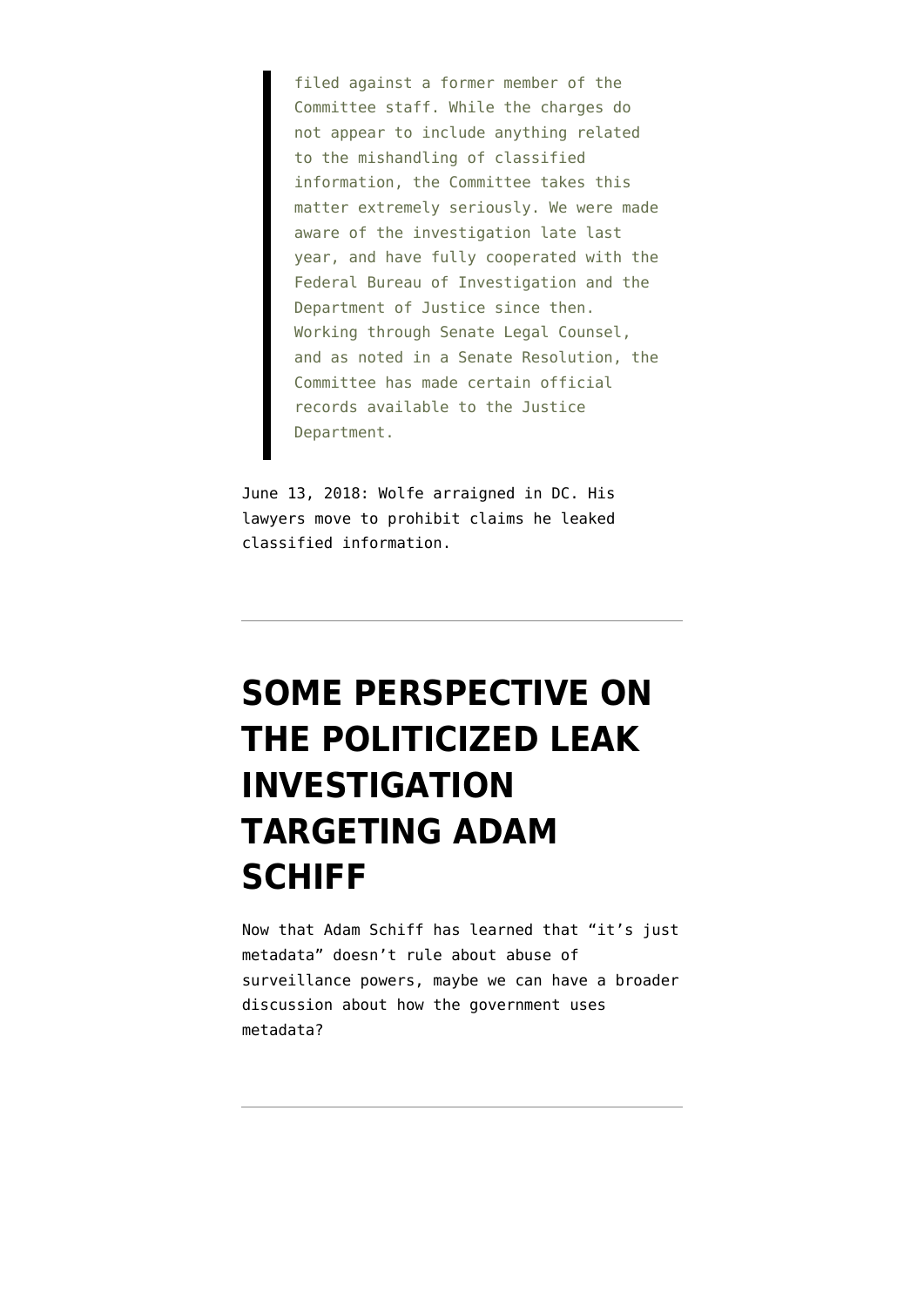#### **[INSURANCE FILE: GLENN](https://www.emptywheel.net/2021/05/21/insurance-file-glenn-greenwald-is-of-more-use-to-vladimir-putin-than-edward-snowden/) [GREENWALD'S ANGER IS](https://www.emptywheel.net/2021/05/21/insurance-file-glenn-greenwald-is-of-more-use-to-vladimir-putin-than-edward-snowden/) [OF MORE USE TO](https://www.emptywheel.net/2021/05/21/insurance-file-glenn-greenwald-is-of-more-use-to-vladimir-putin-than-edward-snowden/) [VLADIMIR PUTIN THAN](https://www.emptywheel.net/2021/05/21/insurance-file-glenn-greenwald-is-of-more-use-to-vladimir-putin-than-edward-snowden/) [EDWARD SNOWDEN'S](https://www.emptywheel.net/2021/05/21/insurance-file-glenn-greenwald-is-of-more-use-to-vladimir-putin-than-edward-snowden/) [FREEDOM](https://www.emptywheel.net/2021/05/21/insurance-file-glenn-greenwald-is-of-more-use-to-vladimir-putin-than-edward-snowden/)**

As Edward Snowden's utility in inspiring further leaks diminishes, Glenn Greenwald's tirades have become more valuable to Russian than Snowden himself.

# **[DID JOHN DURHAM](https://www.emptywheel.net/2021/05/07/did-john-durham-seize-journalists-records/) [SEIZE JOURNALISTS'](https://www.emptywheel.net/2021/05/07/did-john-durham-seize-journalists-records/) [CALL RECORDS?](https://www.emptywheel.net/2021/05/07/did-john-durham-seize-journalists-records/)**

The best explanation for a report that DOJ seized some WaPo reporters' toll records is that John Durham is seizing journalist call records.

# **[THE GEORGE NADER](https://www.emptywheel.net/2021/04/30/the-george-nader-problem-nsa-removes-the-child-exploitation-content-from-its-servers/) [PROBLEM: NSA](https://www.emptywheel.net/2021/04/30/the-george-nader-problem-nsa-removes-the-child-exploitation-content-from-its-servers/) [REMOVES THE CHILD](https://www.emptywheel.net/2021/04/30/the-george-nader-problem-nsa-removes-the-child-exploitation-content-from-its-servers/) [EXPLOITATION CONTENT](https://www.emptywheel.net/2021/04/30/the-george-nader-problem-nsa-removes-the-child-exploitation-content-from-its-servers/) [FROM ITS SERVERS](https://www.emptywheel.net/2021/04/30/the-george-nader-problem-nsa-removes-the-child-exploitation-content-from-its-servers/)**

Among the more baffling details in the recently released Section 702 reauthorization is the